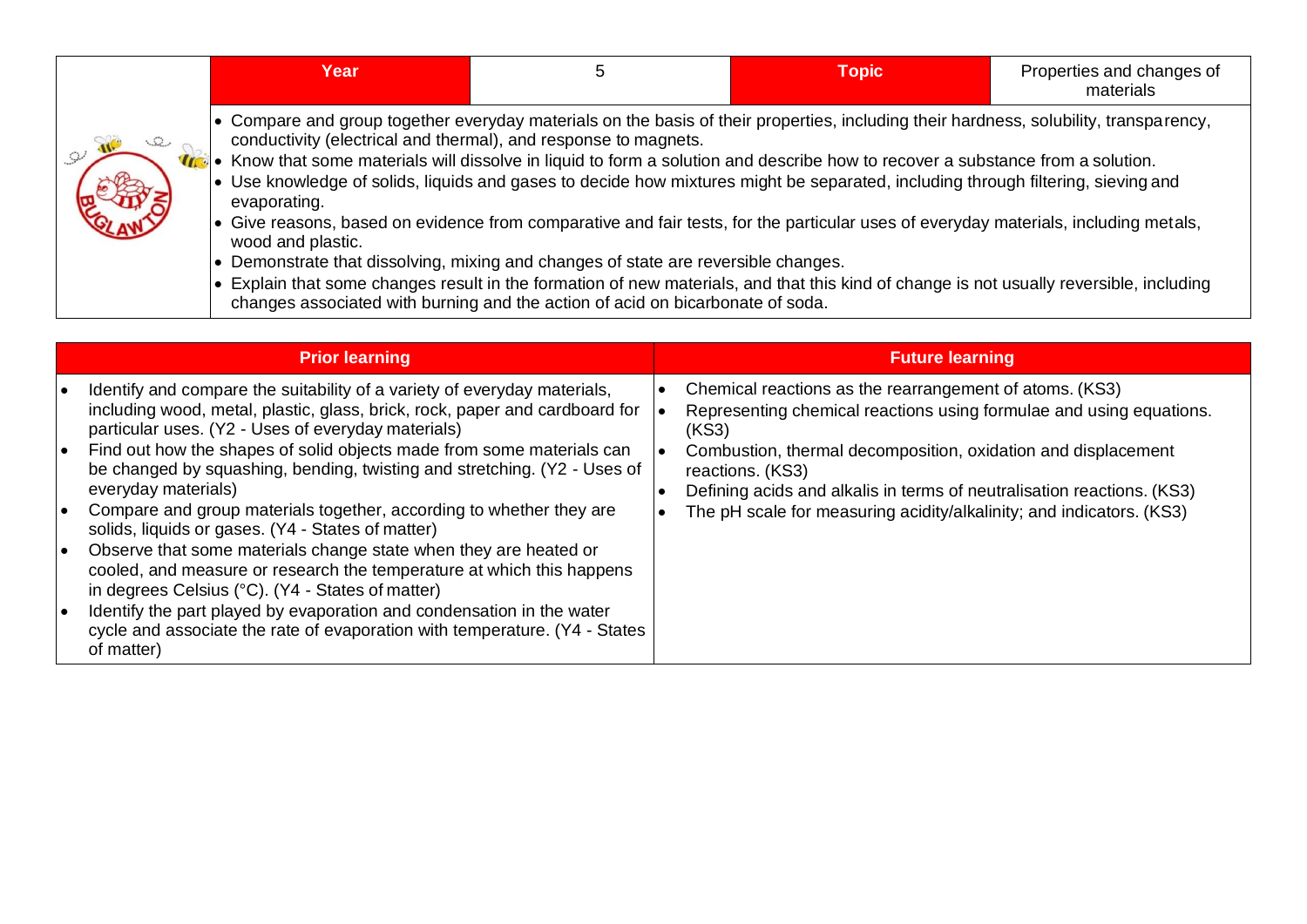| <b>WHAT PUPILS NEED TO KNOW OR DO TO BE SECURE</b>                                                                                                                                                                                                                                                                                                                                                                                                                                                                                                                                                   |                                                                                                                                                                                                                                 |
|------------------------------------------------------------------------------------------------------------------------------------------------------------------------------------------------------------------------------------------------------------------------------------------------------------------------------------------------------------------------------------------------------------------------------------------------------------------------------------------------------------------------------------------------------------------------------------------------------|---------------------------------------------------------------------------------------------------------------------------------------------------------------------------------------------------------------------------------|
| Show understanding of a concept using scientific vocabulary correctly                                                                                                                                                                                                                                                                                                                                                                                                                                                                                                                                |                                                                                                                                                                                                                                 |
| <b>Key learning</b>                                                                                                                                                                                                                                                                                                                                                                                                                                                                                                                                                                                  | <b>Possible evidence</b>                                                                                                                                                                                                        |
| Materials have different uses depending on their properties and state (liquid, solid, gas).<br>Properties include hardness, transparency, electrical and thermal conductivity and attraction to<br>magnets. Some materials will dissolve in a liquid and form a solution while others are insoluble<br>and form sediment.                                                                                                                                                                                                                                                                            | • Can use understanding of properties to explain<br>everyday uses of materials, for example, how bricks,<br>wood, glass and metals are used in buildings<br>• Can explain what dissolving means, giving examples                |
| Mixtures can be separated by filtering, sieving and evaporation.                                                                                                                                                                                                                                                                                                                                                                                                                                                                                                                                     | • Can name equipment used for filtering and sieving                                                                                                                                                                             |
| Some changes to materials such as dissolving, mixing and changes of state are reversible, but<br>some changes such as burning wood, rusting and mixing vinegar with bicarbonate of soda result<br>in the formation of new materials and these are not reversible.                                                                                                                                                                                                                                                                                                                                    | • Can use knowledge of liquids, gases and solids to<br>suggest how materials can be recovered from solutions<br>or mixtures by evaporation, filtering or sieving<br>• Can describe some simple reversible and non-reversible    |
| Key vocabulary                                                                                                                                                                                                                                                                                                                                                                                                                                                                                                                                                                                       | changes to materials, giving examples                                                                                                                                                                                           |
| Thermal/electrical insulator/conductor, change of state, mixture, dissolve, solution, soluble,<br>insoluble, filter, sieve, reversible/non-reversible change, burning, rusting, new material                                                                                                                                                                                                                                                                                                                                                                                                         |                                                                                                                                                                                                                                 |
| <b>Common misconceptions</b>                                                                                                                                                                                                                                                                                                                                                                                                                                                                                                                                                                         |                                                                                                                                                                                                                                 |
| Lots of misconceptions exist around reversible and irreversible changes, including around the permanence or impermanence of the change. There is<br>confusion between physical/chemical changes and reversible and irreversible changes. They do not correlate simply. Chemical changes result in a new<br>material being formed. These are mostly irreversible. Physical changes are often reversible but may be permanent. These do not result in new materials e.g.<br>cutting a loaf of bread. It is still bread, but it is no longer a loaf. The shape, but not the material, has been changed. |                                                                                                                                                                                                                                 |
| Some children may think:                                                                                                                                                                                                                                                                                                                                                                                                                                                                                                                                                                             |                                                                                                                                                                                                                                 |
| thermal insulators keep cold in or out<br>$\bullet$<br>thermal insulators warm things up<br>$\bullet$<br>solids dissolved in liquids have vanished and so you cannot get them back<br>$\bullet$<br>lit candles only melt, which is a reversible change.                                                                                                                                                                                                                                                                                                                                              |                                                                                                                                                                                                                                 |
| Apply knowledge in familiar related contexts, including a range of enquiries                                                                                                                                                                                                                                                                                                                                                                                                                                                                                                                         |                                                                                                                                                                                                                                 |
| <b>Activities</b>                                                                                                                                                                                                                                                                                                                                                                                                                                                                                                                                                                                    | <b>Possible evidence</b>                                                                                                                                                                                                        |
| Investigate the properties of different materials in order to recommend materials for particular<br>functions depending on these properties e.g. test waterproofness and thermal insulation to<br>identify a suitable fabric for a coat.<br>Explore adding a range of solids to water and other liquids e.g. cooking oil, as appropriate.<br>Investigate rates of dissolving by carrying out comparative and fair test.                                                                                                                                                                              | • Can create a chart or table grouping/comparing<br>everyday materials by different properties<br>• Can use test evidence gathered about different<br>properties to suggest an appropriate material for a<br>particular purpose |
|                                                                                                                                                                                                                                                                                                                                                                                                                                                                                                                                                                                                      |                                                                                                                                                                                                                                 |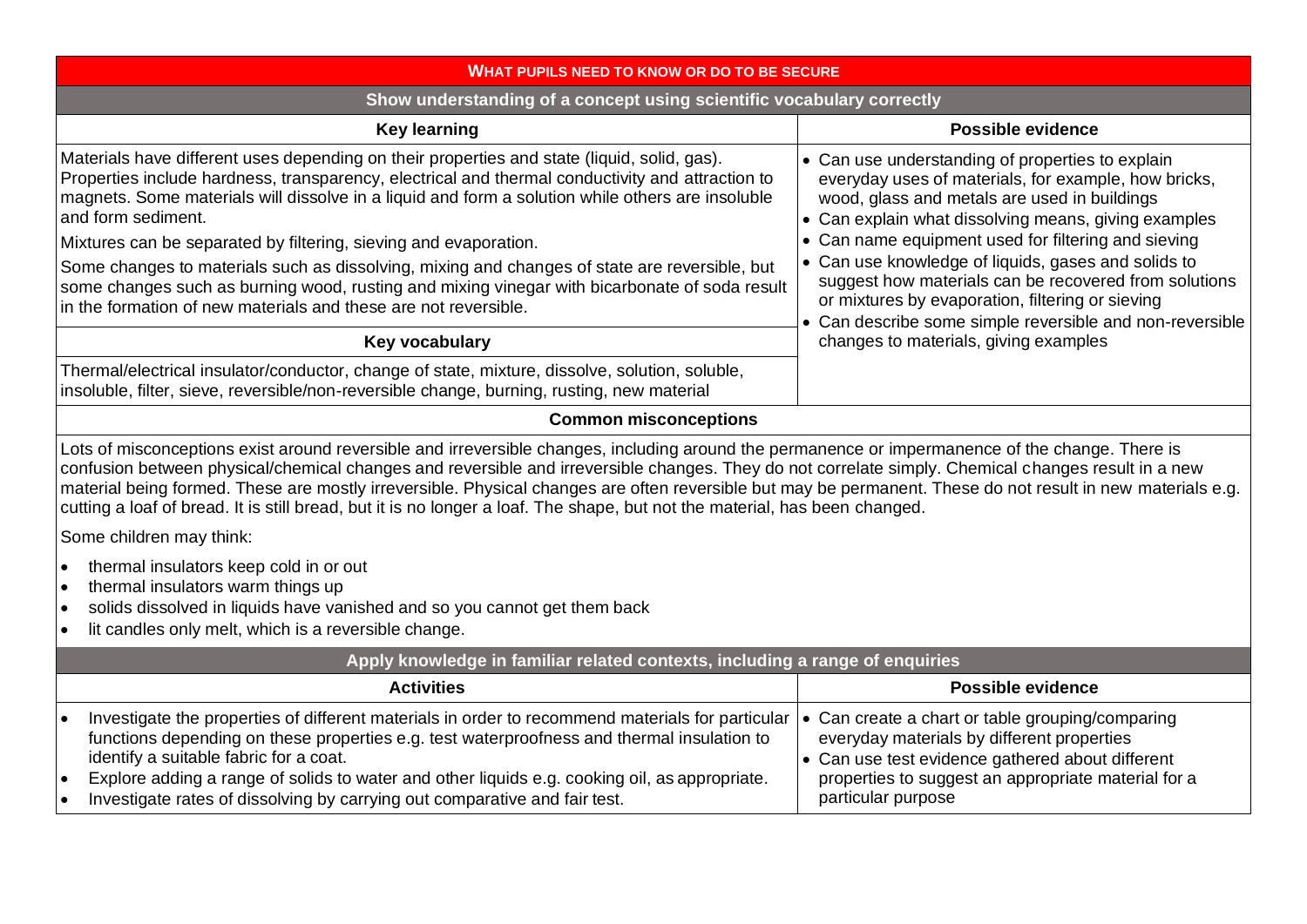| Separate mixtures by sieving, filtering and evaporation, choosing the most suitable method<br>and equipment for each mixture.<br>Explore a range of non-reversible changes e.g. rusting, adding fizzy tablets to water, burning.<br>Carry out comparative and fair tests involving non-reversible changes e.g. What affects the<br>rate of rusting? What affects the amount of gas produced?<br>Research new materials produced by chemists e.g. Spencer Silver (glue of sticky notes) and<br>Ruth Benerito (wrinkle free cotton).                     | • Can group solids based on their observations when<br>mixing them with water<br>• Can give reasons for choice of equipment and methods<br>to separate a given solution or mixture such as salt or<br>sand in water<br>• Can explain the results from their investigations |
|--------------------------------------------------------------------------------------------------------------------------------------------------------------------------------------------------------------------------------------------------------------------------------------------------------------------------------------------------------------------------------------------------------------------------------------------------------------------------------------------------------------------------------------------------------|----------------------------------------------------------------------------------------------------------------------------------------------------------------------------------------------------------------------------------------------------------------------------|
| Year 5: Materials: Working Scientifically                                                                                                                                                                                                                                                                                                                                                                                                                                                                                                              |                                                                                                                                                                                                                                                                            |
| Classifying: The children decide how to record and present evidence. They record observations e.g. using annotated photographs, videos, labelled diagrams,<br>observational drawings, labelled scientific diagrams or writing. They record measurements e.g. using tables, tally charts, bar charts, line graphs and scatter graphs.<br>They record classifications e.g. using tables, Venn diagrams, Carroll diagrams and classification keys.<br>Children present the same data in different ways in order to help with answering the question.      |                                                                                                                                                                                                                                                                            |
| Based on the children's own criteria:<br>classify the materials themselves e.g. samples of wood, metal, plastic, etc.<br>based on the outcomes.                                                                                                                                                                                                                                                                                                                                                                                                        |                                                                                                                                                                                                                                                                            |
| Observing over time: Children answer their own and others' questions based on observations they have made, measurements they have taken or information they<br>have gained from secondary sources. When doing this, they discuss whether other evidence e.g. from other groups, secondary sources and their scientific<br>understanding, supports or refutes their answer.<br>• They talk about how their scientific ideas change due to new evidence that they have gathered.<br>They talk about how new discoveries change scientific understanding. |                                                                                                                                                                                                                                                                            |
| Observe rusting with uncoated nails in different liquids. (This can be achieved by removing coating with sandpaper.)                                                                                                                                                                                                                                                                                                                                                                                                                                   |                                                                                                                                                                                                                                                                            |
| <b>Pattern seeking</b>                                                                                                                                                                                                                                                                                                                                                                                                                                                                                                                                 |                                                                                                                                                                                                                                                                            |
| • Not relevant                                                                                                                                                                                                                                                                                                                                                                                                                                                                                                                                         |                                                                                                                                                                                                                                                                            |
| Comparative/Fair testing: Children use the scientific knowledge gained from enquiry work to make predictions they can investigate using comparative and fairtests.                                                                                                                                                                                                                                                                                                                                                                                     |                                                                                                                                                                                                                                                                            |
| Which material would be good for a tent?<br>Which material would be good to make a tea bag from?<br>Which materials keep things warm/cold?<br>Which material would be good for a bag for different purposes?                                                                                                                                                                                                                                                                                                                                           |                                                                                                                                                                                                                                                                            |
| Test solids for solubility.<br>Compare rates of solubility.<br>Burn different materials (not plastic or toxic substances).                                                                                                                                                                                                                                                                                                                                                                                                                             |                                                                                                                                                                                                                                                                            |
| Researching                                                                                                                                                                                                                                                                                                                                                                                                                                                                                                                                            |                                                                                                                                                                                                                                                                            |
| Not relevant                                                                                                                                                                                                                                                                                                                                                                                                                                                                                                                                           |                                                                                                                                                                                                                                                                            |
|                                                                                                                                                                                                                                                                                                                                                                                                                                                                                                                                                        |                                                                                                                                                                                                                                                                            |